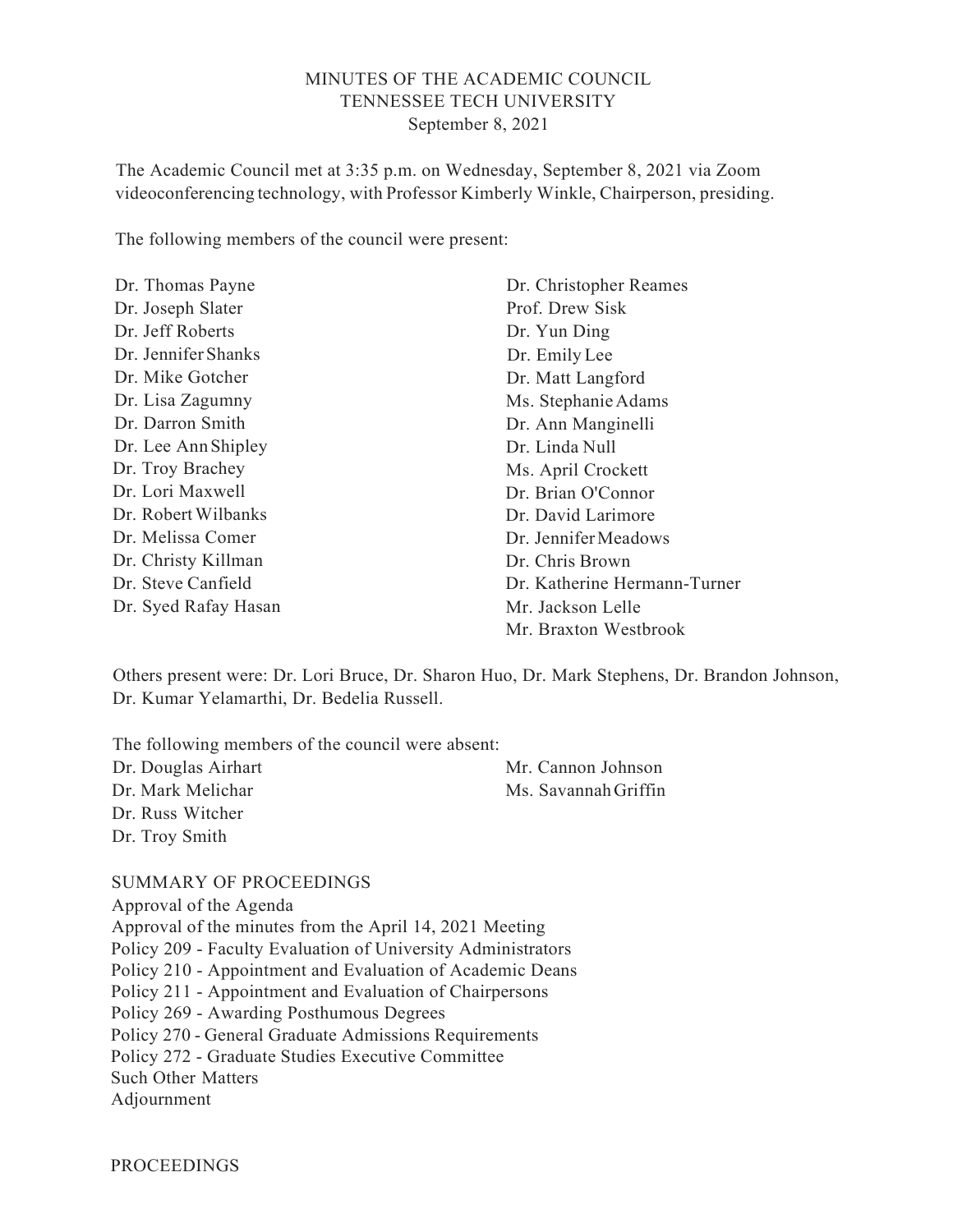# Approval of the Agenda

Dr. Lisa Zagumny MOVED approval and Ms. Stephanie Adams SECONDED. APPROVED unanimously.

# Approval of the minutes from the April 14, 2021 Meeting

Minor spelling corrections were made to the minutes. Dr. Lisa Zagumny MOVED approval and Dr. Darron Smith SECONDED. APPROVED unanimously.

# Policy 209 - Faculty Evaluation of University Administrators

Dr. Sharon Huo stated all full-time faculty members are eligible and encouraged to participate in the annual evaluation of University-level positions. Additionally, all full-time faculty members are eligible and encouraged to participate in the annual evaluation of college-level or department-level administrators within their respective college or department and units. After minimal discussion, Dr. Lisa Zagumny MOVED approval and Dr. Darron Smith SECONDED. APPROVED unanimously.

# Policy 210 - Appointment and Evaluation of Academic Deans

Dr. Sharon Huo stated upon the occurrence of a vacancy in any existing academic dean position or the creation of a new academic dean position, the Provost shall establish and convene a Dean Search Committee. The Provost will annually evaluate deans in accordance with Tennessee Tech's policies and guidelines related to employee performance evaluations. After minimal discussion, Dr. Lisa Zagumny MOVED approval and Dr. Darron Smith SECONDED. APPROVED unanimously.

# Policy 211 - Appointment and Evaluation of Chairpersons

Dr. Sharon Huo stated A chairperson is appointed by the President and serves as a chairperson at the pleasure of the President. Each chairperson shall be evaluated annually during the spring semester of each academic year by the members of his or her academic faculty. All faculty (including lecturers, and those on one-year appointments, but not adjunct faculty or graduate assistants) whose names appear in the same budgetary unit (department/ program/school) as the Chairperson to be evaluated are eligible and encouraged to participate in this evaluation. After minimal discussion, Dr. Lisa Zagumny MOVED approval and Dr. Darron Smith SECONDED. APPROVED unanimously.

#### Policy 269 - Awarding Posthumous Degrees

Dr. Sharon Huo stated in the event of a student's death during an academic year in which it may reasonably be assumed that, but for his or her death, he/she would have completed all degree requirements, Tennessee Tech may award a degree posthumously to the student. The determination as to the likelihood that the student would have completed his or her degree requirements during the year and the decision of whether to award a degree posthumously shall be at the discretion of the President. After minimal discussion, Dr. Lisa Zagumny MOVED approval and Dr. Darron Smith SECONDED. APPROVED unanimously.

# Policy 270 - General Graduate Admissions Requirements

Dr. Mark Stephens stated that applicants are required to meet admissions criteria established by the College of Graduate Studies. Departments and colleges may choose to define more stringent criteria and/or use a holistic approach when evaluating multiple criteria. The Dean of the College of Graduate Studies or his/her designee has final authority to interpret the terms of this policy. After minimal discussion, Dr. Lisa Zagumny MOVED approval and Dr. Darron Smith SECONDED. APPROVED unanimously.